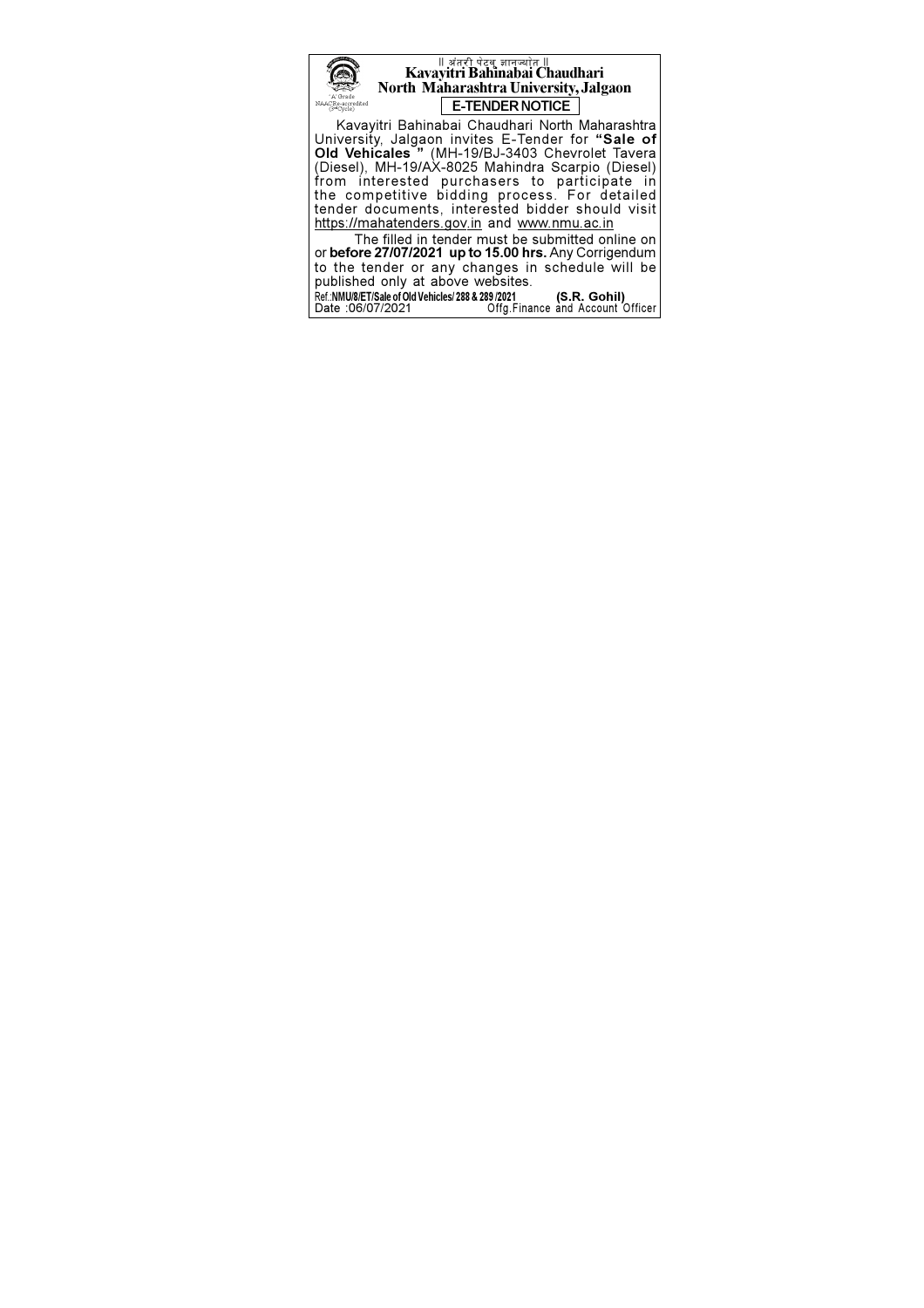

|| अंतरी पेटवू ज्ञानज्योत ||

# कवयित्री बहिणाबाई चौधरी उत्तर महाराष्ट्र विद्यापीठ, जळगाव

**बित्त (खरेदी) विभाग** 

## Kavayitri Bahinabai Chaudhari North Maharashtra University, Jalgaon

POST BOX NO.80, UMAVINAGAR,

JALGAON- 425 001

Tel. No. (0257) 2257236 & 237

Fax No. (0257) 2258406

============================================================================

# **E- TENDER DOCUMENTS FOR Sale Of Old Vehicle**

**(MH-19-AX-8025 : Mahindra Scorpio (BS-III, VLX-2011 ) (Diesel)** 

Ref.No. : **NMU/8/ET/Sale Of Old Vehicle/289/2021**

### **FOR MORE DETAILS VISIT THE PORTAL OF**

 **https://mahatenders.gov.in / www.nmu.ac.in** 

TOTAL PAGES 01 TO 08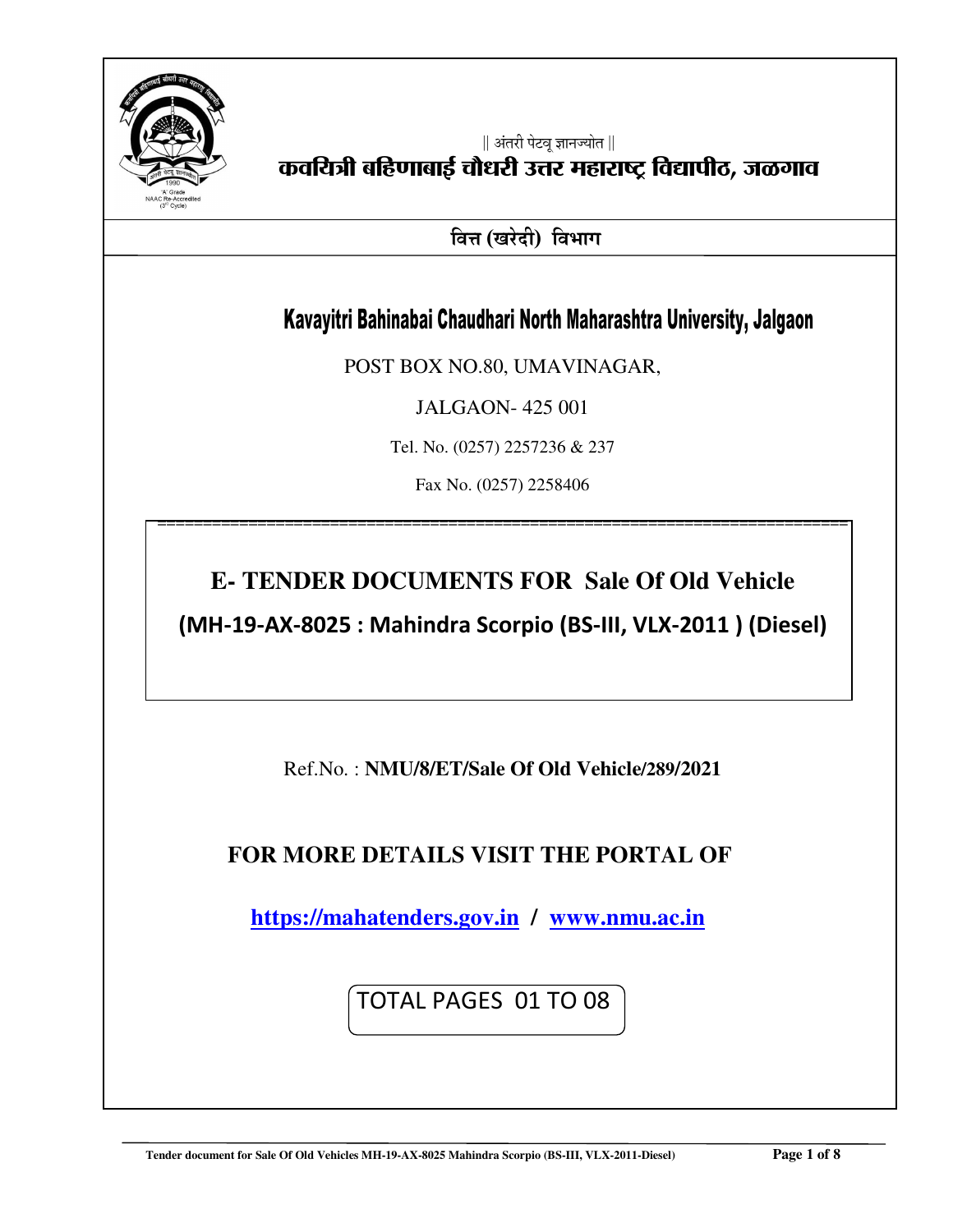

# E-TENDER DOCUMENTS FOR

## Sale Of Old Vehicle –

## MH-19-AX-8025

## **Mahindra Scorpio (BS-III, VLX-2011 ) (Diesel)**

| Sr.No.         | <b>Details of Contents</b>                 | Pages No. |
|----------------|--------------------------------------------|-----------|
| 01             | Tender Schedule                            | 3         |
| 02             | E-Tender Notice                            |           |
| 03             | Instructions for Filling of Tender         |           |
| 04             | General Terms and Conditions of the tender | 6         |
| 0 <sub>5</sub> | Information of the bidder (Annexure—A)     |           |
| 06             | Details of Old Vehicles to be sold         |           |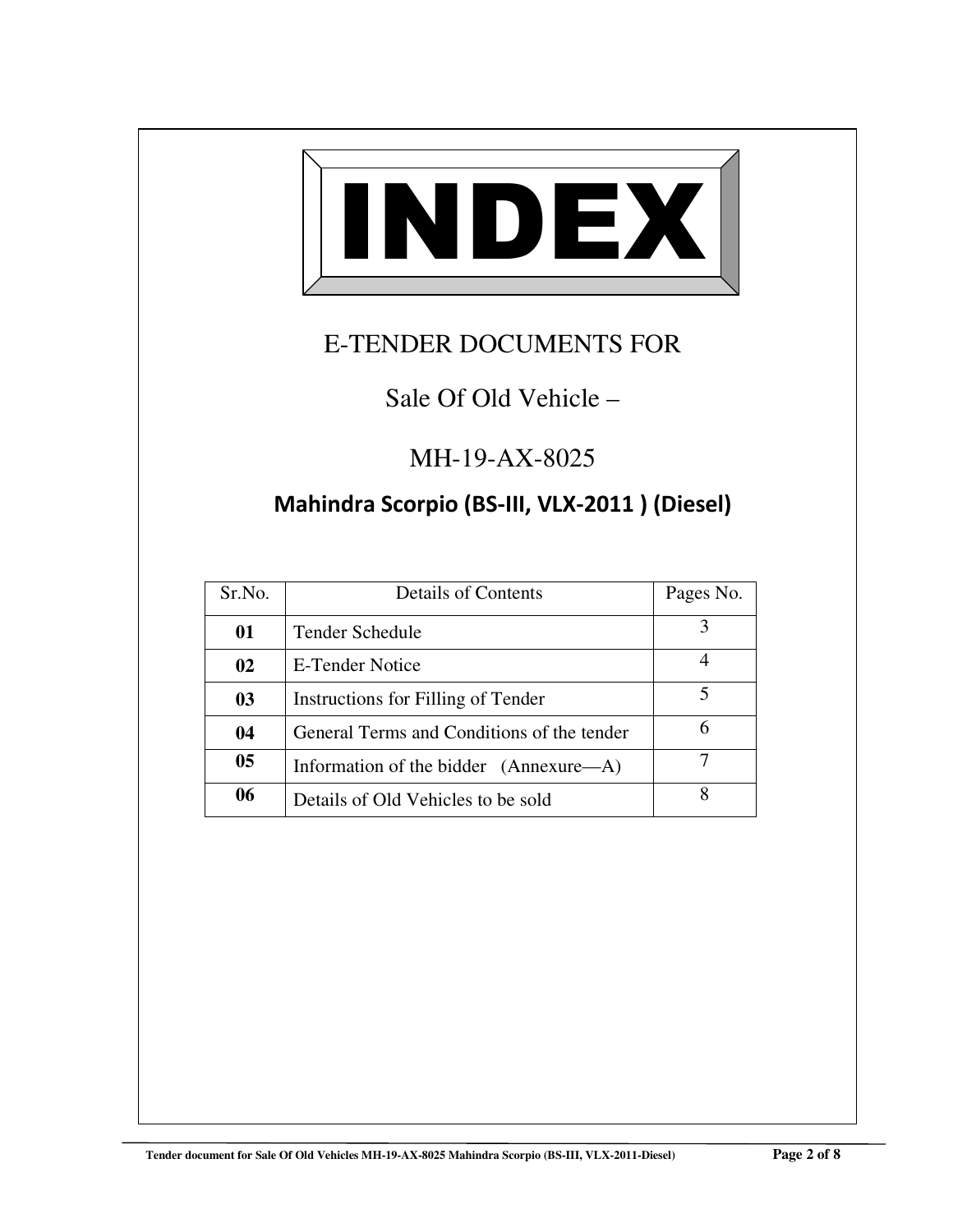### **TENDER SCHEDULE AND CONTACT DETAILS**

| Sr.No. | Key Days of the tender                        | Start date & time |            | End date and time        |
|--------|-----------------------------------------------|-------------------|------------|--------------------------|
| 01     | <b>Tender Release</b>                         | 06/07/2021        | 10.00 hrs. |                          |
| 02     | <b>Tender</b><br>documents<br>downloading     | 07/07/2021        | 10.00 hrs. | 27/07/2021<br>15.00 hrs. |
| 03     | Online submission                             | 07/07/2021        | 10.00 hrs. | 27/07/2021<br>15.00 hrs. |
| 04     | <b>Technical Bid opening</b><br>(if possible) | 30/07/2021        | 16.00 hrs. |                          |

#### Contact below if any query

- 1) Sumit Katkar. 7745827385 For any Information / difficulty 7843024910 Regarding online submission of tender
- 2) For Information of Vehicles : 0257- 2257243,244,245 (General Administration Department.)

3) General query 0257-2257236

(Purchase Dept. )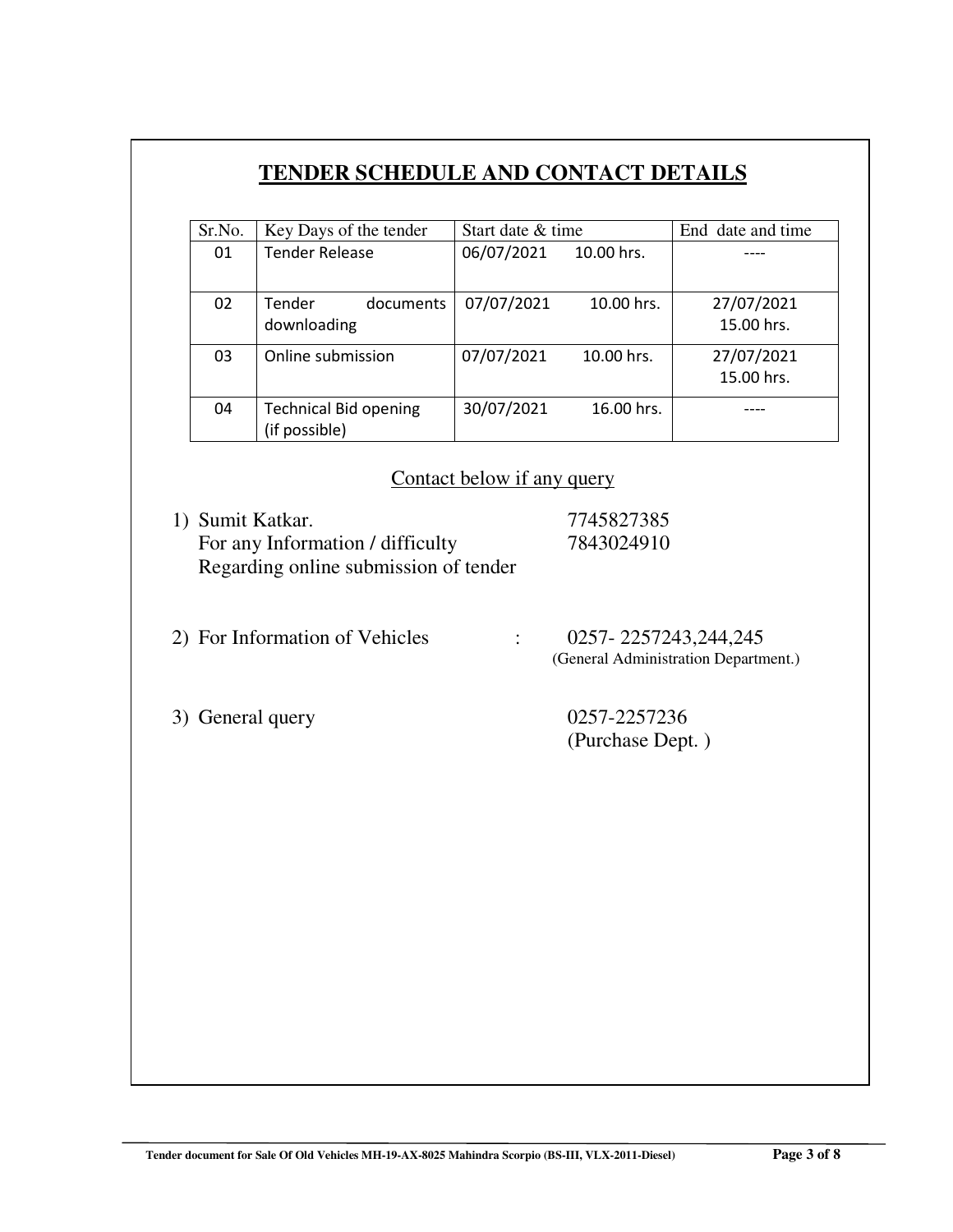

 $||$  अंतरी पेटव ज्ञानज्योत  $||$ कवयित्री बहिणाबाई चौधरी उत्तर महाराष्ट्र विद्यापीठ, जळगाव **Kavayitri Bahinabai Chaudhari North Maharashtra University, Jalgaon** 

**बित्त - खरेदी विभाग** 

### **E- TENDER NOTICE FOR Sale Of Old Vehicle.**

### **(MH-19-AX-8025 Mahindra Scorpio (BS-III, VLX-2011 ) (Diesel)**

 Kavayitri Bahinabai Chaudhari North Maharashtra University, Jalgaon invites tender for Sale Of Old Vehicle No. **MH-19-AX-8025 Mahindra Scorpio (BS-III, VLX-2011 ) (Diesel)** from interested purchasers to participate in the competitive bidding process. For detailed tender documents,interested bidder should visit https://mahatenders.gov.in and www. nmu.ac.in.

 The filled in tender must be submitted online on or before **27/07/2021 up to 15.00** hrs. Any extension of tender, corrigendum or change in schedule will not be published in News paper; it will be published only at above mentioned website only.

Ref.No. : KBCNMU/8/ET/Sale of old vehicles/289 /2021

Date : 06/07/2021

### **( S.R. Gohil ) Offg. Finance and Accounts Officer**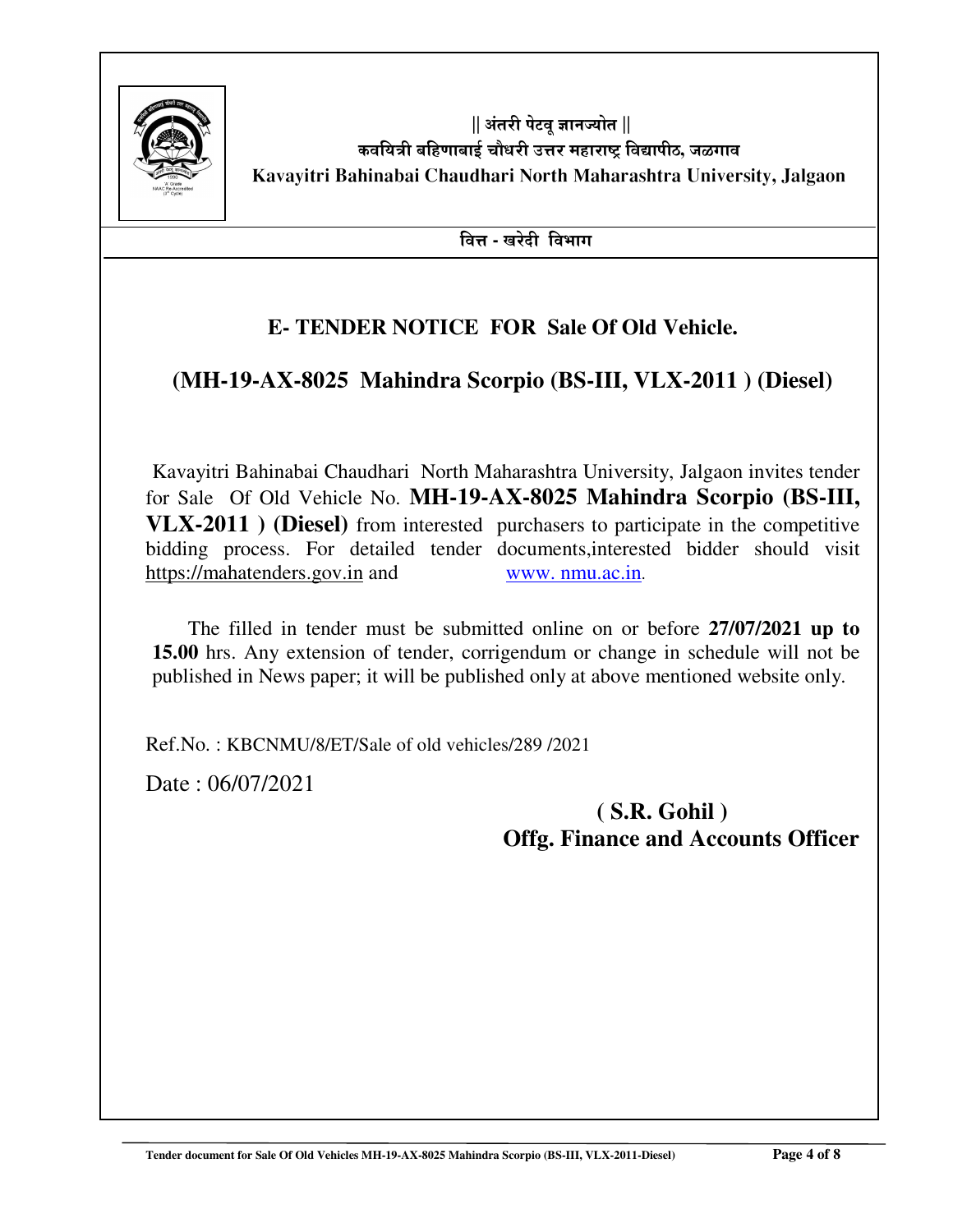### **Instructions for filling of E-Tender**

The Finance and Accounts Officers, Kavayitri Bahinabai Chaudhari North Maharashtra University, Jalgaon invites E-Tender for sale of Old Vehicle (MH-19-AX-8025 Mahindra Scorpio (BS-III, VLX-2011-Diesel) from interested purchasers to participate in the competitive bidding process. The details in this regard are given below.

- 1. Procedure to submit the tender: All eligible/ interested tenderer are required to be enrolled on Portal https://mahatenders.gov.in before downloading tender documents and participate in e-tendering The vendors should submit online tender in two bid system i.e. Technical Bid and Commercial/ Financial Bid. (BOQ)
- 2. Technical Bid : The technical bid shall contain the following documents. The Bidder must upload scanned documents online as a part of technical bid. All the documents must be valid and self attested / certified by bidder. Non-submission of following requested documents may lead to rejection of offers.

| Sr. No. | Types of Document                                                                  |  |
|---------|------------------------------------------------------------------------------------|--|
| 2.1     | Information of the bidder as per Annexure -A.                                      |  |
| 2.2     | Certificate of Registration / Incorporation. (In case of firm/company)             |  |
| 2.3     | Copy of <b>GST</b> registration certificate                                        |  |
| 2.4     | Copy of <b>PAN</b> card                                                            |  |
| 2.5     | Copies of Income tax return filed during last three financial years. If applicable |  |
| 2.6     | Copy of Aadhar Card (in case of tenderer is a person/individual)                   |  |

3. Financial Bid : The tendering authority will first open the Technical Bid documents of all bidders and after scrutinizing these documents will shortlist the Bidders who are eligible for Financial Bidding process. Otherwise the tender may be disqualified. Financial bid should be submitted online by vendor in the form of BOQ excel sheet given over www.mahatender.gov.in, the supplier shall fill up the column of rate per unit offered by him.

- 4. Bidder should have valid Digital Signature Certificate (DSC) obtained from any Certifying Authorities.
- 5. The University has reserved the right to sale the vehicles in case of offered price is less or more than the upset price.
- 6. The Bidders are strictly advised to follow the dates and times allocated to each stage. As indicated in the time schedule. All the online activities are time tracked and the Electronic Tendering System enforces time-locks that ensure that no activity or transaction can take place outside the Start and End Dates and Time of the Stage as defined in the tender schedule. At the sole discretion of the Tender Authority, the time schedule of the Tender stages may be extended.
- 7. The university reserves the right to decide whether to open or not open the commercial Bid of the supplier and no objection of any supplier shall be entertained on any ground what so ever it may be regarding this.
- 8. No Bid shall be accepted without payment by online earnest money deposit and cost of tender.
- 9. The University reserves the right to accept/cancel/reject any or all tenders without assigning any reason thereof.

#### ( S.R. Gohil ) Offg. Finance and Accounts Officer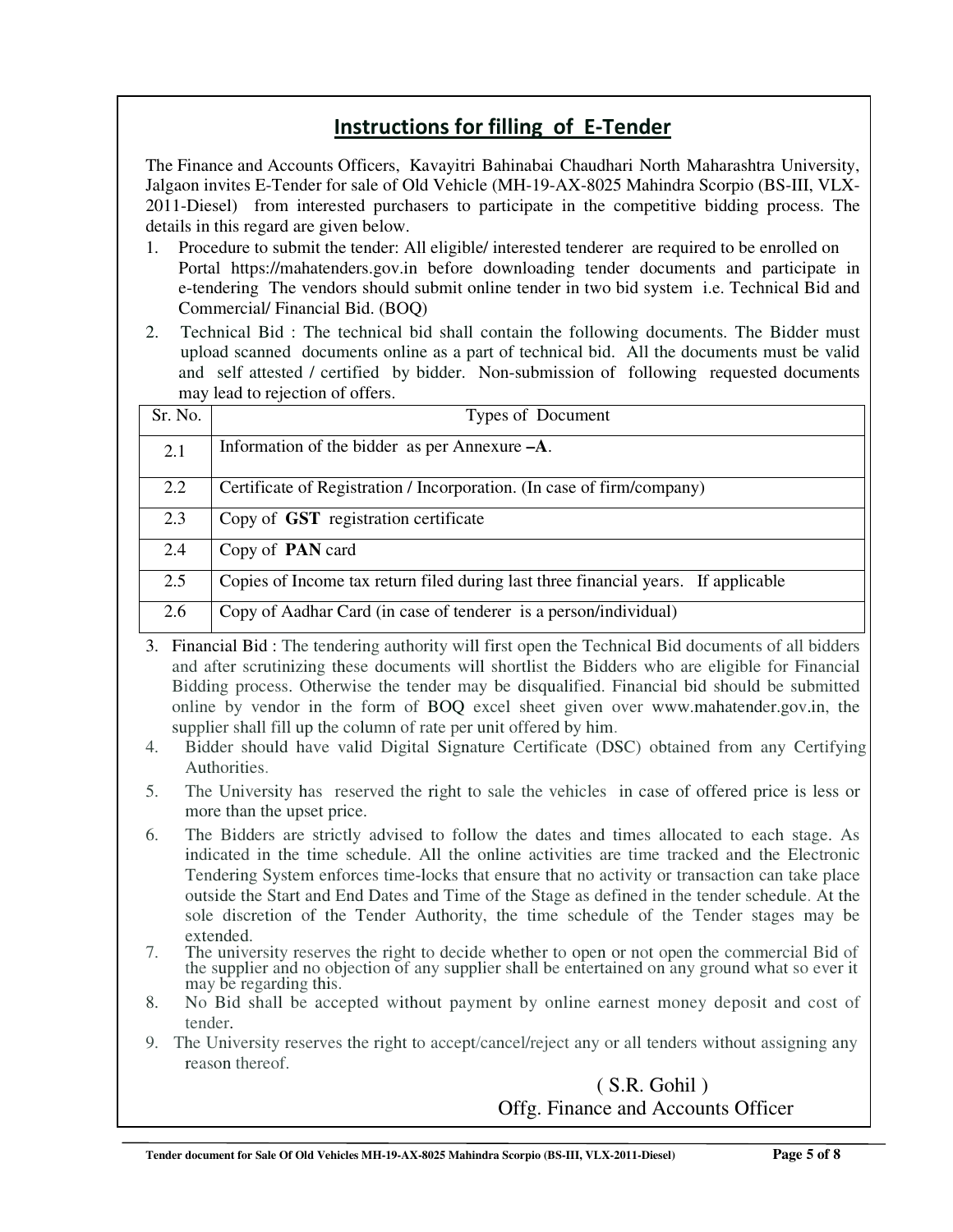# **General Terms and Conditions of the tender**

- 1) The online tender is called for Sale Of Old Vehicles. **(MH-19-AX-8025 Mahindra Scorpio (BS-III, VLX-2011-Diesel)**
- 2) The vehicle will be sold out on "As is where is basis". It will be available for display in the premises of North Maharashtra University, P.O. Box No. 80, Umavi Nagar, Jalgaon - 425001 (M.S.) .India for inspection between 11.00 AM to 4.00 PM on any working day before submitting the tender.
- 3) **Earnest Money Deposit & Cost of Tender:** Vendors are required to pay **Rs.500/-(**Rs.Five Hundred only) and **Rs.10,000/-** (Rs.Ten Thousand only) towards Tender Fee and EMD respectively through Net banking .

#### 4) **The Bid E.M.D. will be forfeited:**

- a) If the bidder withdraws his bid during the period of bid validity specified in the bid.
- b) In case of successful bidder, if the bidder fails or refuses to accept the order.
- 5) Conditional E-tender shall be out rightly rejected.
- 6) Payment & Delivery : The successful bidder will be required to pay the full amount of vehicle (i.e. the purchase price) within 7 days from the date of receipt of letter from University regarding sale of vehicle. He has to pay the amount by way of RTGES or in the from of Demand Draft of in favor of Finance and Accounts Officer,North Maharashtra University,Jalgaon.The vehicle will be handed over to the purchaser after the receipt of the full amount of sale value from purchaser.
- 7) Only online tender submitted through Government of Maharashtra portal for e-procurement will be consider. ( **https://mahatenders.gov.in** )
- 8) Jurisdiction: The courts at Jalgaon alone will have the jurisdiction to try any Matter, dispute or reference between parties arising out of this tender / contract. It is specifically agreed that no court outside and other than Jalgaon court shall have Jurisdiction in the matter.
- 9) The University reserves the right to accept or reject any or all the tenders from any or all the parties without assigning reason thereof.
- 10) Offer should be complete in all respect. Incomplete offers would not be entertained.
- 11) In case of purchaser is an unregistered dealer/person then the University will recover GST from purchaser on the basis of reverse charge mechanisum basis. If a purchaser has GST number then he should quote the price inculsive of GST.

#### ( S.R. Gohil ) Offg. Finance and Accounts Officer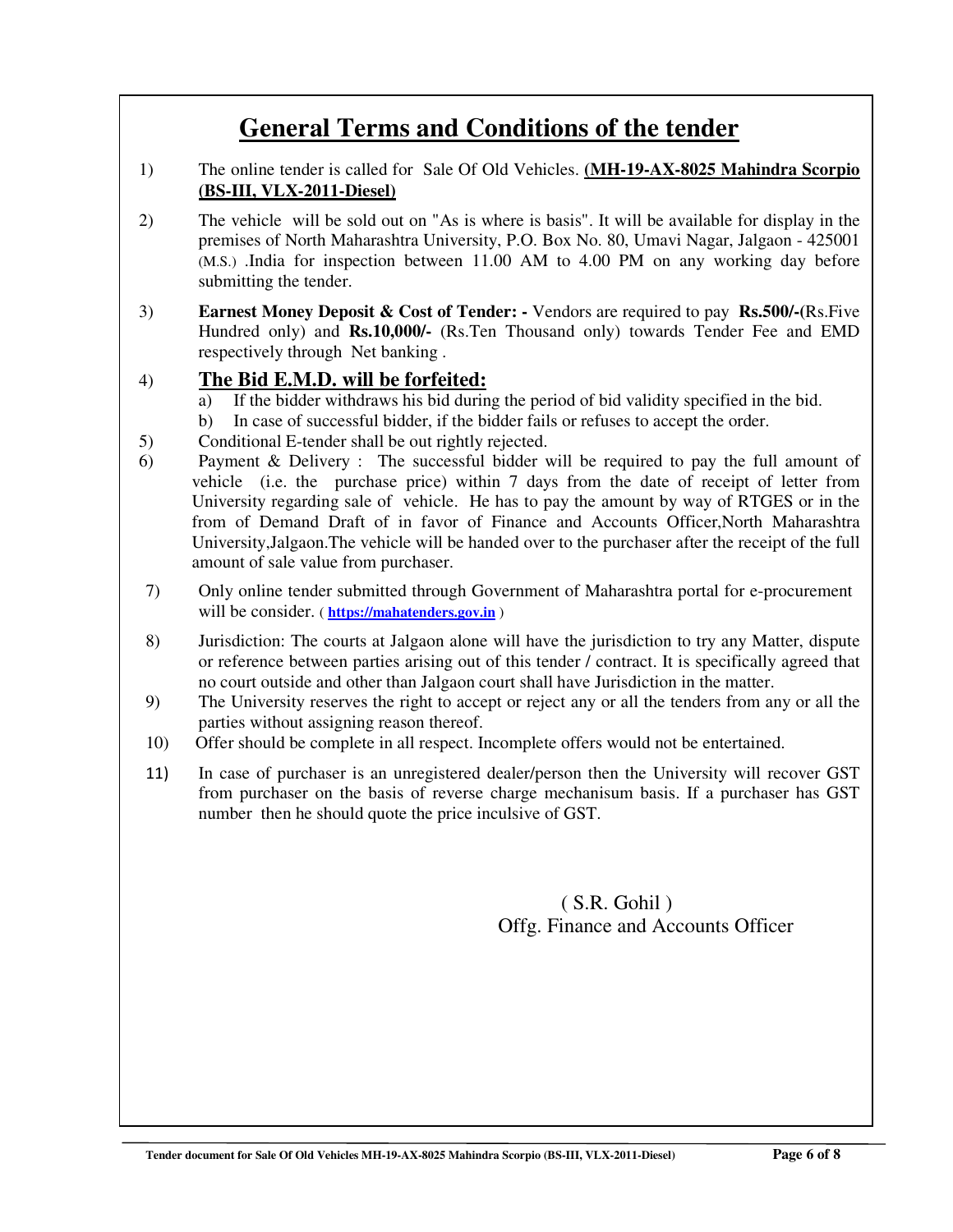#### **Information of the Bidder**

| Sr.<br>No.     | Particular                                                   |  |
|----------------|--------------------------------------------------------------|--|
| $\mathbf{1}$   | Name of the Person /Firm / Company /<br>organization         |  |
| $\overline{2}$ | Office/Residence Address,<br>Telephone/Mobile No., E-mail ID |  |
| 3              | GST Registration No.                                         |  |
| $\overline{4}$ | PAN Card No.                                                 |  |
| 5              | Aadhar Card No.                                              |  |

# **Signature & Seal of the Tenderer**

 **Annexure –A**